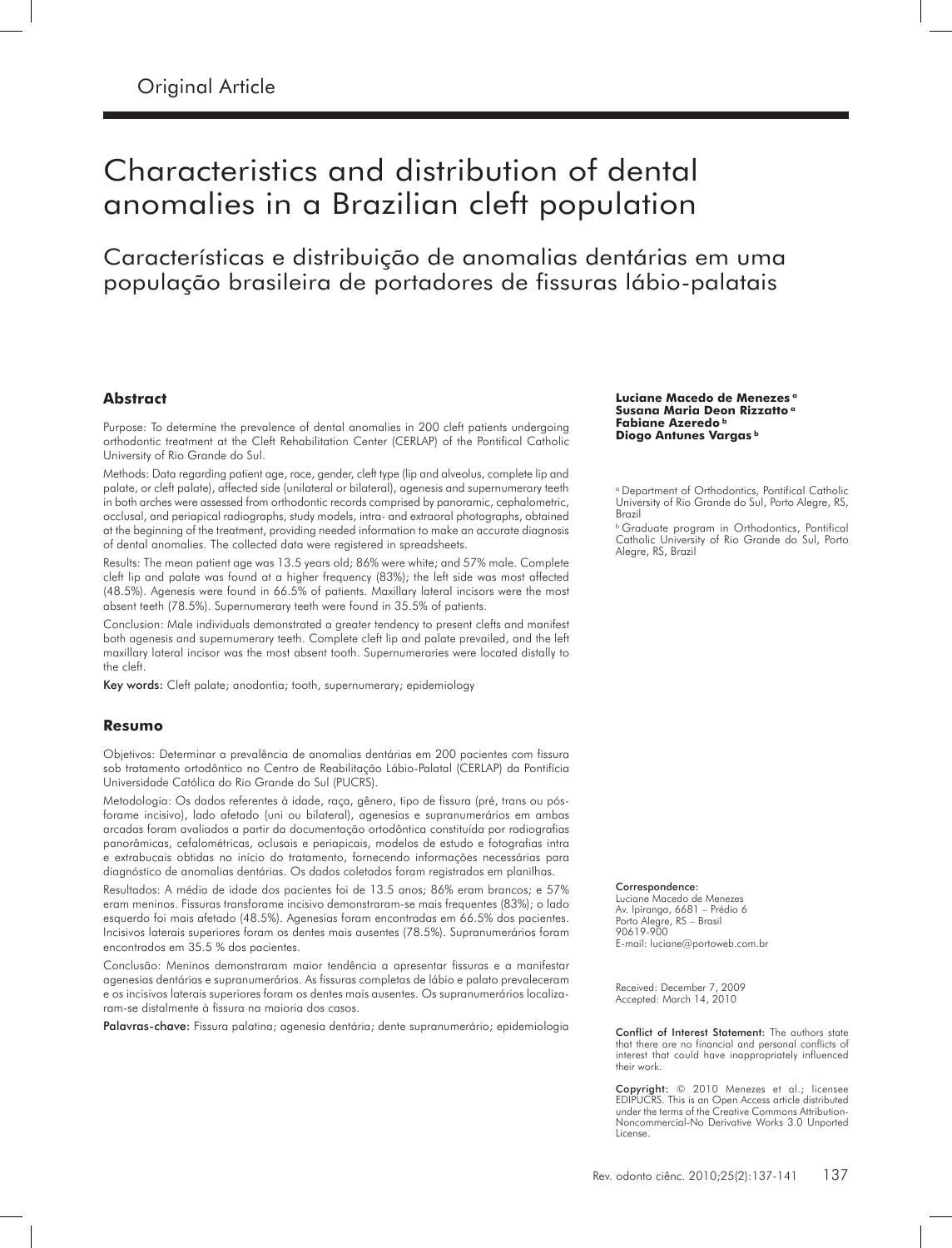# **Introduction**

Cleft lip and/or palate is one of the most common birth defects, and is certainly the most visible deformity, associated with substantial clinical and psychosocial impact (1). These deformities may occur alone (nonsyndromic) or as one of multiple congenital malformations (syndromic) (2). The etiology is complex, involving genetic and environmental factors (3,4). Multiple studies have shown a number of genes may be involved (2,5), as well as environmental or lifestyle factors, such as parental drug use or smoking (2,6) and folic acid deficiency (2,7).

The prevalence of cleft lip and/or palate varies with respect to racial and ethnic background (3,8), geographic origin (3,9), and socio-economic status (3,10). In some populations, the prevalence is as high as 1:500 births; in others, it may be as low as 1:2500 births (10, 3). Recent data showed that the prevalence of orofacial clefts in live newborns from 1998 to 2002, in Brazilian state capitals, was 0.36:1000 in the five year period, and there was a proportion of this occurrence in 1.6 men for every female (11). Unilateral cleft lip and palate is the most frequent cleft, representing 33% of such deformities (12); and the left side is most commonly affected (13).

Congenital developmental dental anomalies are found to occur at a markedly increased frequency in children affected with cleft lip and/or palate compared to the general population (14). Dental characteristics determined by the development of the alveolar process in the region of the cleft (14,15) include anomalies of number (absence or supernumerary), form, size, time of formation and/or eruption, direction of tooth growth, and formation and mineralization of enamel (14). The degree and frequency of tooth anomalies seems to be related to the severity of the cleft or cleft type (16,15).

The permanent maxillary lateral incisors have been specifically studied in this population because of their position (17,18) as well as esthetic and functional roles (4). The congenital absence of these teeth is the most common finding in children with cleft lip and/or palate (18,19). This is followed in frequency by supernumerary teeth in the cleft region, which the literature confirms as the second most common anomaly (18,20).

The purpose of the study was to determine the general characteristics and prevalence of dental anomalies in a specific group of Brazilian patients with cleft lip and alveolus (CLA), cleft lip and palate (CLP), or cleft palate (CP). Information presented in the orthodontic records, along with panoramic, occlusal, and periapical radiographs, photographs, and study models from the initial stage of the orthodontic treatment, was used to examine patient age, race, sex, cleft type, affected side, tooth agenesis, and presence of supernumerary teeth.

# **Methodology**

To conduct this study were analyzed dental records of 200 patients from a cleft population at the Cleft Rehabilitation Center (CERLAP) that is characterized by offering multidisciplinary treatment at the cleft patients provided by professionals of different Health Sciences including Dentistry, Psychology and Medicine, and it is based at the Dental School of the Pontifical Catholic University of Rio Grande do Sul (PUCRS), in Porto Alegre, RS, in the south region of Brazil. This sample represented, at the moment of this study, the totality of the orthodontic cases concluded or in treatment at the CERLAP including all patients with initial orthodontic records. Syndromic individuals or that with incomplete or absent documentation at the start of the orthodontic treatment were excluded.

Each clinical file contained information on the procedures to which each patient had been submitted. The orthodontic records consisted by intra- and extraoral photographs, dental casts, and periapical, occlusal, lateral cephalometric and panoramic radiographs that had been obtained at the beginning of treatment. This information was used to collect data regarding patient age, race, gender, cleft type (CLA, CLP or CP), affected side (right, left or bilateral), tooth agenesis and presence of supernumerary teeth in upper and lower arches providing needed information to make an accurate diagnosis of dental anomalies. No clinical examinations were performed in the individuals. The collected data was recorded in standardized spreadsheets and analyzed for possible association using Fisher Exact test.

# **Results**

### General characteristics

Two hundred patients with cleft lip and/or palate were included in the study group: 86 were girls and 114 boys. The average age of the individuals was 13.5 years old, with a standard deviation of 5.6 years of age. In terms of race, it was observed that 86% of the patients were white and 14% were black. Males were more frequently affected by clefts than females (Table 1 and 2). When the type of malformation was considered, complete cleft lip and palate (CLP) was found with the highest frequency (83%); this was followed by cleft lip and alveolus (CLA) (14.5%) and cleft palate (CP) (2.5%).

Table 1. Patient distribution in relation to gender and cleft type.

| Gender | Cleft Lip and<br>Cleft Lip and<br>Alveolus (CLA)<br>Palate (CLP) |            | Cleft Palate (CP) | Total       |  |
|--------|------------------------------------------------------------------|------------|-------------------|-------------|--|
| Female | 13 (44.8%)                                                       | 70 (42.2%) | $3(60.0\%)$       | 86 (43.0%)  |  |
| Male   | 16 (55.2%)                                                       | 96 (57.8%) | $2(40.0\%)$       | 114 (57.0%) |  |
| Total  | 29 (100%)                                                        | 166 (100%) | 5 (100%)          | 200 (100%)  |  |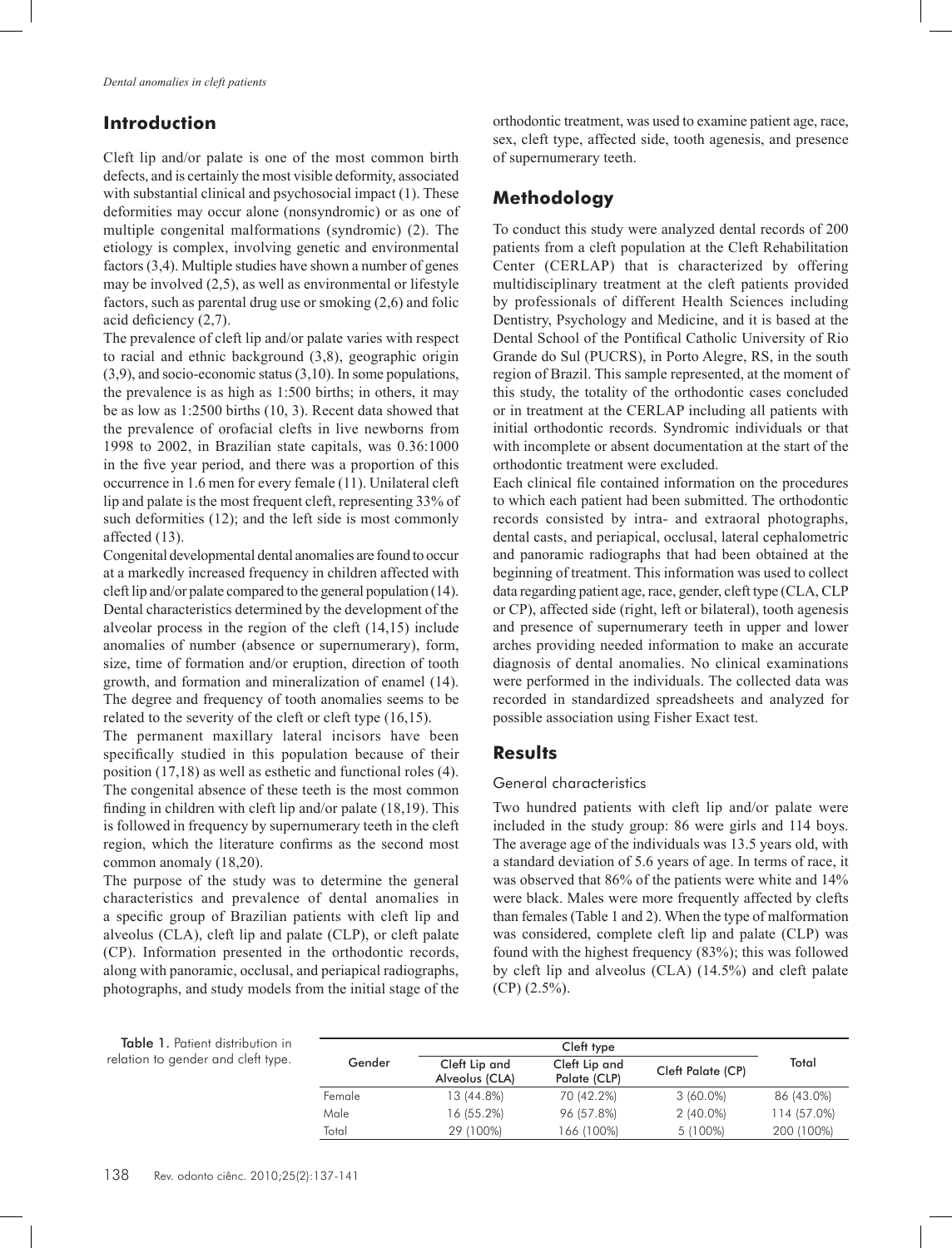In the comparative analysis relating patient gender to cleft type, males presented a greater frequency of clefts involving the lip and palate. For cases involving isolated malformations of the palate, a greater frequency was noted for the female gender. The results obtained using the Fisher Exact Test revealed that there was no significant association among the listed variables  $(x=0.774; p=0.756)$  (Table 1).

The side most commonly affected by clefts was the left, representing 48.5% of the total cases analyzed. Bilateral clefts were observed in 28.5% of patients, followed by unilateral clefts on the right side (19.5%) and isolated cleft palate (3.5%).

#### Frequency of tooth agenesis

Congenital dental absences were noted in 133 individuals of which 59.4% were male. Roughly 68.5% of the agenesis was located in the second quadrant of the dental arch; others 52% in the first, 12.5% in the fourth and 12% in the third quadrant. Maxillary incisors, followed by the maxillary premolars, were the most frequent congenitally missing teeth (Table 3). The lateral incisors had the largest agenesis prevalence: they were absent on the left side in 50% and on the right side in 28.5% of individuals.

#### Frequency and distribution pattern of the supernumerary teeth

In total, 35.5% of the patients manifested at least one supernumerary tooth that was either erupted or impacted (Table 4). Among these individuals, 67.6% (n=48) were boys and 32.4% (n=23) were girls. In the majority of these cases, the patients presented only one extra tooth (Table 4). The average number of supernumerary teeth was 1.3 and the standard deviation was 0.59. The distribution pattern of these teeth varied. Cases were classified and identified in accordance to the number of supernumerary teeth and their location (i.e., mesial, distal, or on both sides) in relation to the alveolar cleft (Fig. 1). A unilateral cleft presenting one supernumerary tooth situated distal to the cleft was the Table 2. Patient distribution with or without congenital dental absence, according to gender and total number of patients.

| Gender |             | With Agenesis |    | Without Agenesis | Total |    |  |
|--------|-------------|---------------|----|------------------|-------|----|--|
|        | $N^{\circ}$ | %             | N° | %                | N°    | %  |  |
| Female | 54          | 62 B          | 32 | 37.2             | 86    | 43 |  |
| Male   | 79          | 693           | 35 | 30.7             | 114   | 57 |  |
| Total  | 133         | 66.5          | 67 | 33.5             | 2000  | 00 |  |

Table 3. Frequency of agenesis by group of teeth.

| Group of teeth       | Number of agenesis | %    |
|----------------------|--------------------|------|
| Upper Incisors Lower | 179                | 179  |
| Incisors             | 15                 | 7.5  |
| <b>Upper Canines</b> | 6                  | 3.0  |
| Lower Canines        |                    | 0.5  |
| Upper Premolars      | 34                 | 17.0 |
| Lower Premolars      | 11                 | 5.5  |
| Upper Molars         | 22                 | 11.0 |
| Lower Molars         | 22                 | 11.0 |
| Total of patients    |                    |      |

\* Teeth of unequal groups can be absent simultaneously.

**Table 4.** Quantity and frequency of extra teeth among patients with supernumeraries.

| Supernumerary<br>(N° of teeth) | $No$ individuals | $\%$  |  |  |
|--------------------------------|------------------|-------|--|--|
|                                | 52               | 73.3  |  |  |
|                                | 16               | 22.5  |  |  |
| 3                              | 2                | 2.8   |  |  |
|                                |                  | 1.4   |  |  |
| Total                          |                  | 100.0 |  |  |

most frequent pattern (pattern J) in both genders and overall (Fig. 1 and Table 5). Patterns D and C, which revealed the preference of supernumerary teeth for the distal portion of the cleft, were found to be the most frequent in patients who carried bilateral clefts (Fig. 1 and Table 5).



Fig. 1. Eleven patterns of supernumerary distribution in unilateral and bilateral clefts, identified by number of teeth and its location, by mesial, distal or both sides of the cleft (Adapted from Tsai et al. [20]).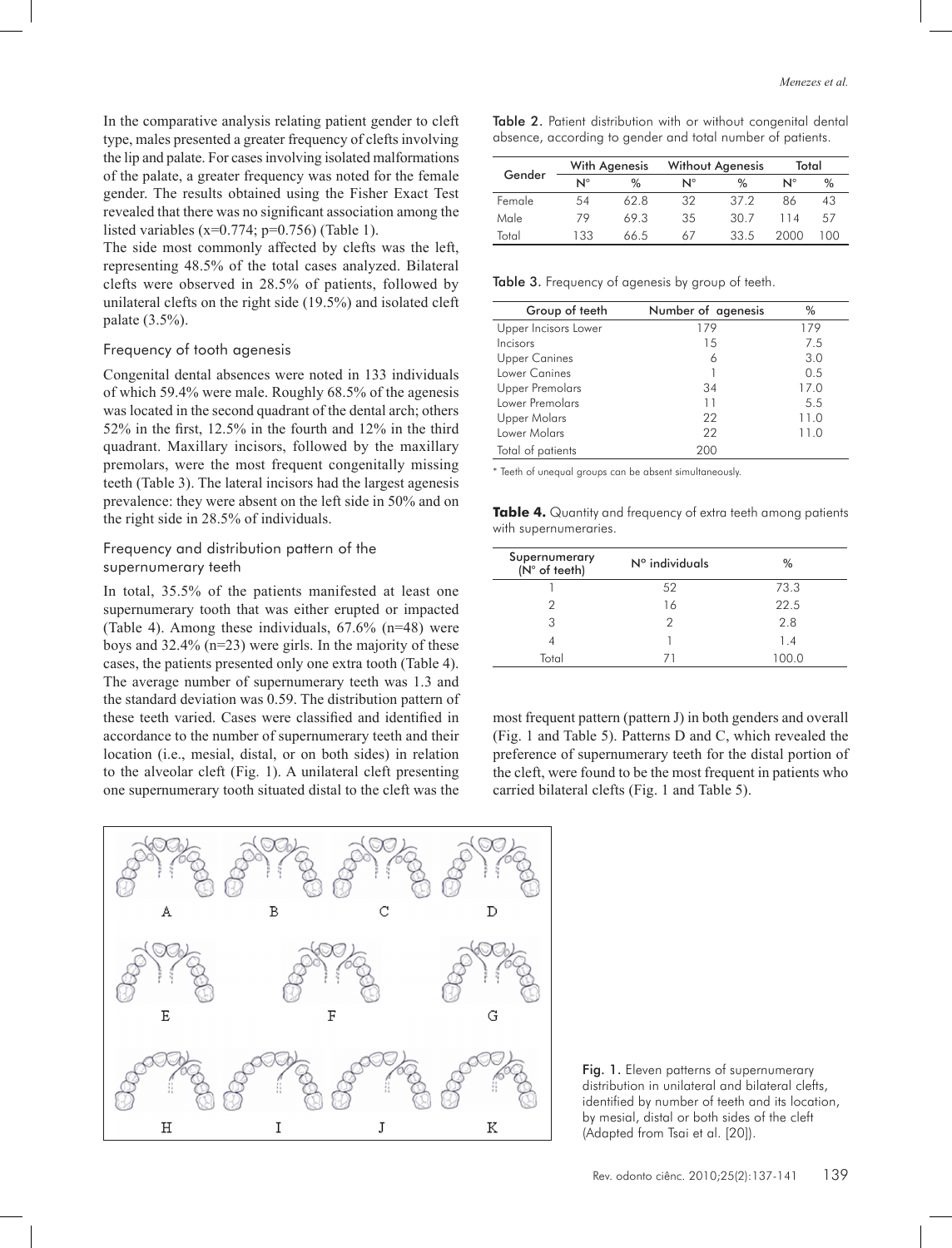Table 5. Distribution pattern of supernumerary related to gender.

|               |                          |          |   |   |          |          | Pattern |                     |   |    |                  |       |
|---------------|--------------------------|----------|---|---|----------|----------|---------|---------------------|---|----|------------------|-------|
| Gender        | <b>Bilateral Clefts*</b> |          |   |   |          |          |         | Unilateral Clefts** |   |    |                  |       |
|               | А                        | B.       |   | D | E.       | Е        | G       | н                   |   |    |                  | Total |
| <b>Female</b> |                          | $\left($ | 3 | 2 | $\left($ |          |         | $\mathcal{D}$       |   | 14 | $\left( \right)$ | 23    |
| Male          |                          | 3        | 3 | 6 |          | $\left($ |         | 3                   |   | 27 | っ                | 48    |
| Total         |                          | 3        | 6 | 8 |          |          |         | 5                   | 2 | 41 | 2                |       |

\* Bilateral clefts: (A) one supernumerary tooth mesially and one distally to the cleft on right and left sides of the arch; (B) one supernumerary tooth mesially and one distally to the cleft in opposite sides of the arch; (C) one supernumerary tooth located distally to the cleft in each side of the arch; (D) one supernumerary tooth located distally to the cleft in one of the sides; (E) one supernumerary tooth located mesially to the cleft; (F) one supernumerary tooth mesially and one distally to the cleft in a same side of the arch and in the opposite side the supernumerary is located distally to the cleft; (G) one supernumerary tooth mesially and one distally to the cleft in a same side of the arch and in the opposite side the supernumerary is located mesially to the cleft.

\*\* Unilateral clefts: (H) one supernumerary tooth mesially and one distally to the cleft; (I) one supernumerary tooth mesially to the cleft; (J) one supernumerary tooth distally to the cleft; (K) two supernumerary tooth distally to the cleft.

## **Discussion**

Cleft lip and palate are known to occur more frequently in male individuals, whereas isolated cleft palate is more common in females (4,13,15). The masculine gender presents a remarkable predominance of complete cleft lip and palate, unilateral or bilateral, which occur in between 59% and 64% of the cases, respectively (13). Baek et al. (15) showed that the ratio of males to females was 1.88:1 in cases of lip and alveolus compromise; this ratio was 2.49:1 for the cleft lip and palate in a Korean patient group. In the present study, the male population was also shown to be predominant and comprised 57% of the analyzed group; cleft lip and palate was the most frequent anomaly (n=83%). The rate of boys to girls was 1.23:1 for cleft lip and alveolus, 1.37:1 for cleft lip and palate, and 1:1.5 for cleft palate. These findings agree with the data found in the literature that describe a greater tendency for male patients to present clefts. With regard to race, 86% of the patients were white; in these patients, the left side was the most frequently affected (n=48.5%). In a similar study with Brazilian individuals, Furlaneto and Pretto  $(21)$  found that: 1) white patients were most frequently affected by clefts (n=96.3%), 2) members of the male gender were more frequently affected (n=54.6%), 3) clefts comprising lip and palate were the most frequent anomaly ( $n=68.21\%$ ), and 4) anomalies showed a left–side preference (n=59.0%).

A large variety of dental anomalies can be found in cleft patients. These include disturbances of dental development on the cleft side, hyperdontia, hypodontia, anomalies in the size and shape of teeth, alterations of the enamel structure of the teeth involved in the cleft, and possible ectopic eruption of the canines on the affected side (19,22,23). Both the deciduous and permanent dentitions are affected, but these anomalies occur at a considerably higher rate in the permanent dentition (14).

Bohn (19) reported that the prevalence of agenesis in the primary dentition of patients with clefts was 14.3%, whereas this value in permanent teeth was 45.5%. In an Israeli study (23) that evaluated 179 cleft individuals, congenitally missing teeth were noted in 67.6% of the patients. The most frequently absent teeth, excluding the third molars, were the permanent maxillary lateral incisors in the cleft region and the second premolars outside the cleft area (14,18,24). In the present study, the 200 patients analyzed had either permanent or mixed dentition, and 66.5% of the cases showed at least one congenitally missing tooth. Maxillary lateral incisors were the most frequently missing tooth, with absences on the left side in 50% and on the right side in 28.5% of patients. This data relates directly to the fact that most of the patients had clefts on the left side (48.5%) or bilateral clefts (28.5%). In accordance with the available literature, the maxillary premolars had the highest incidence of agenesis (17%) outside on the cleft area.

The hypothesis supported by Tsai et al. (20) proposes that cleft patients with a severe deficiency of mesenchymal mass develop agenesis of the lateral incisor; in contrast, subjects with a less severe deficiency have a lateral incisor on the distal or mesial side that may be accompanied by a supernumerary tooth, depending on the location of the odontogenic mass (*i.e*., in one or both processes). According to the analysis performed in this study, supernumerary teeth preferentially manifest distal to the cleft region.

As reported by Larson et al. (22), the prevalence rates of supernumerary teeth in children with cleft lip palate and cleft lip and alveolus were 27% and 58%, respectively. However, supernumerary teeth in the current epidemiologic study predominated among clefts involving the lip and palate, which accounted for the majority of cases evaluated (83%).

# **Conclusions**

The analysis from our results and discussion demonstrate that the white race was more frequently affected (86% of patients). Cleft lip and palate occur with a greater frequency on the left side, with the unilateral cleft lip and palate type being the most common. Males presented greater susceptibility to maxillary fusion defects, as well as a greater tendency to manifest congenitally missing or supernumerary teeth. The left maxillary lateral incisors predominated as the most frequently absent teeth. Supernumeraries, when present, were preferentially located distally with respect to the cleft.